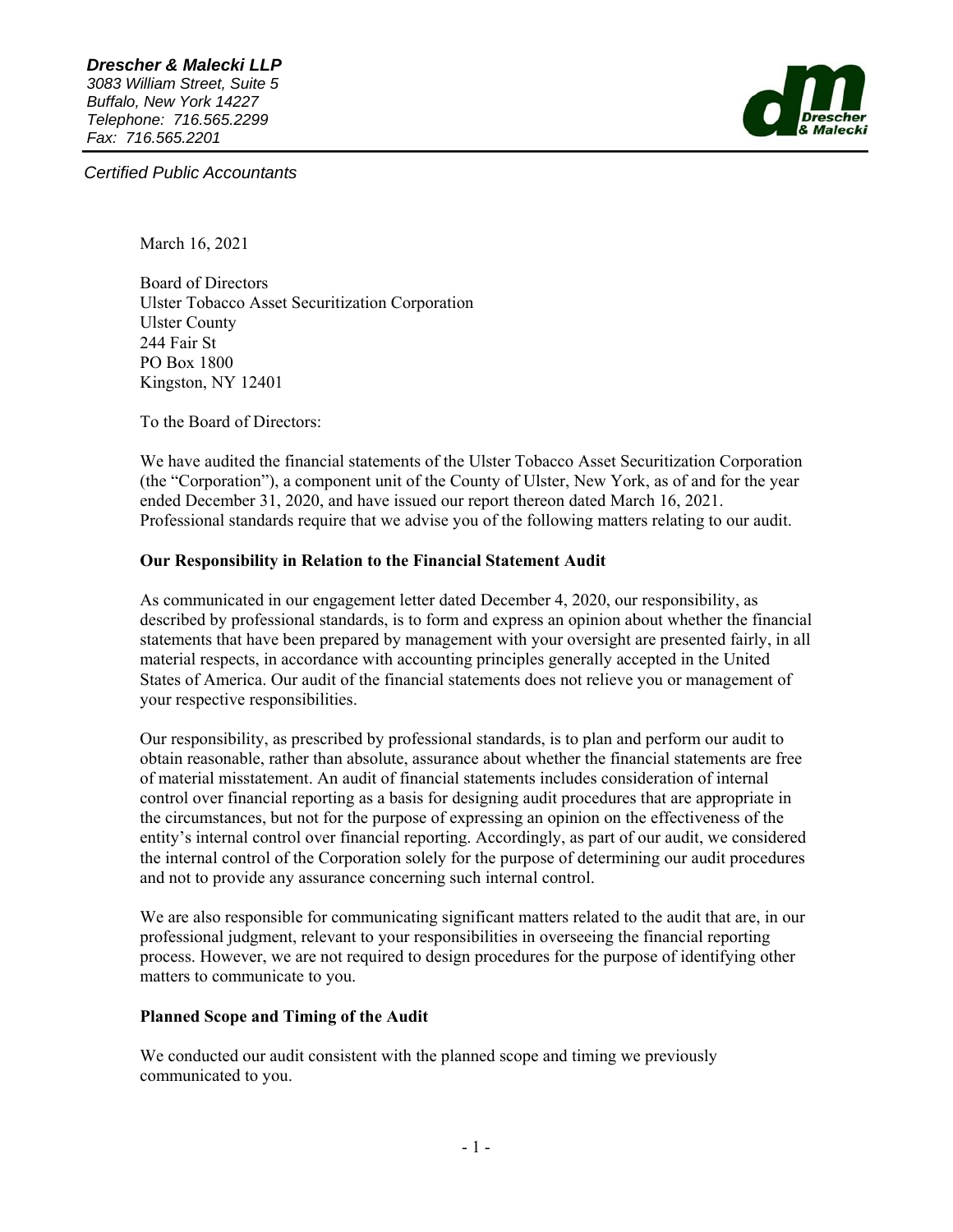## **Compliance with All Ethics Requirements Regarding Independence**

The engagement team, others in our firm, as appropriate, and our firm, have complied with all relevant ethical requirements regarding independence.

## **Qualitative Aspects of the Entity's Significant Accounting Practices**

## *Significant Accounting Policies*

Management has the responsibility to select and use appropriate accounting policies. A summary of the significant accounting policies adopted by the Corporation is included in Note 2 to the financial statements. Except for the matters discussed below, there have been no initial selection of accounting policies and no changes in significant accounting policies or their application during the year ended December 31, 2020. Additionally, the Corporation has elected to report one governmental fund, the Debt Service Fund, to account for the accumulation of resources that are restricted for the payment of principal and interest on long-term obligations of governmental funds and the administration of such resources.

During the year ended December 31, 2020, the Corporation implemented Governmental Accounting Standards Board ("GASB") Statement No. 95, *Postponement of the Effective Dates of Certain Authoritative Guidance*. GASB Statement No. 95 provides temporary relief to governments and other stakeholders in light of the COVID-19 pandemic by postponing the effective dates of certain provisions in Statements and Implementation Guides that first became effective or are scheduled to become effective for periods beginning after June 15, 2018, and later. The implementation of GASB Statement No. 95 did not have a material impact on the Corporation's financial position or results from operations.

No matters have come to our attention that would require us, under professional standards, to inform you about (1) the methods used to account for significant unusual transactions and (2) the effect of significant accounting policies in controversial or emerging areas for which there is a lack of authoritative guidance or consensus.

#### *Significant Accounting Estimates*

Accounting estimates are an integral part of the financial statements prepared by management and are based on management's current judgments. Those judgments are normally based on knowledge and experience about past and current events and assumptions about future events. Certain accounting estimates are particularly sensitive because of their significance to the financial statements and because of the possibility that future events affecting them may differ markedly from management's current judgments.

The most sensitive estimates affecting the financial statements for the year ended December 31, 2020 were the recognition of tobacco settlement revenues as a receivable within governmental activities, and the Subordinate Turbo CABs outstanding and related accreted interest.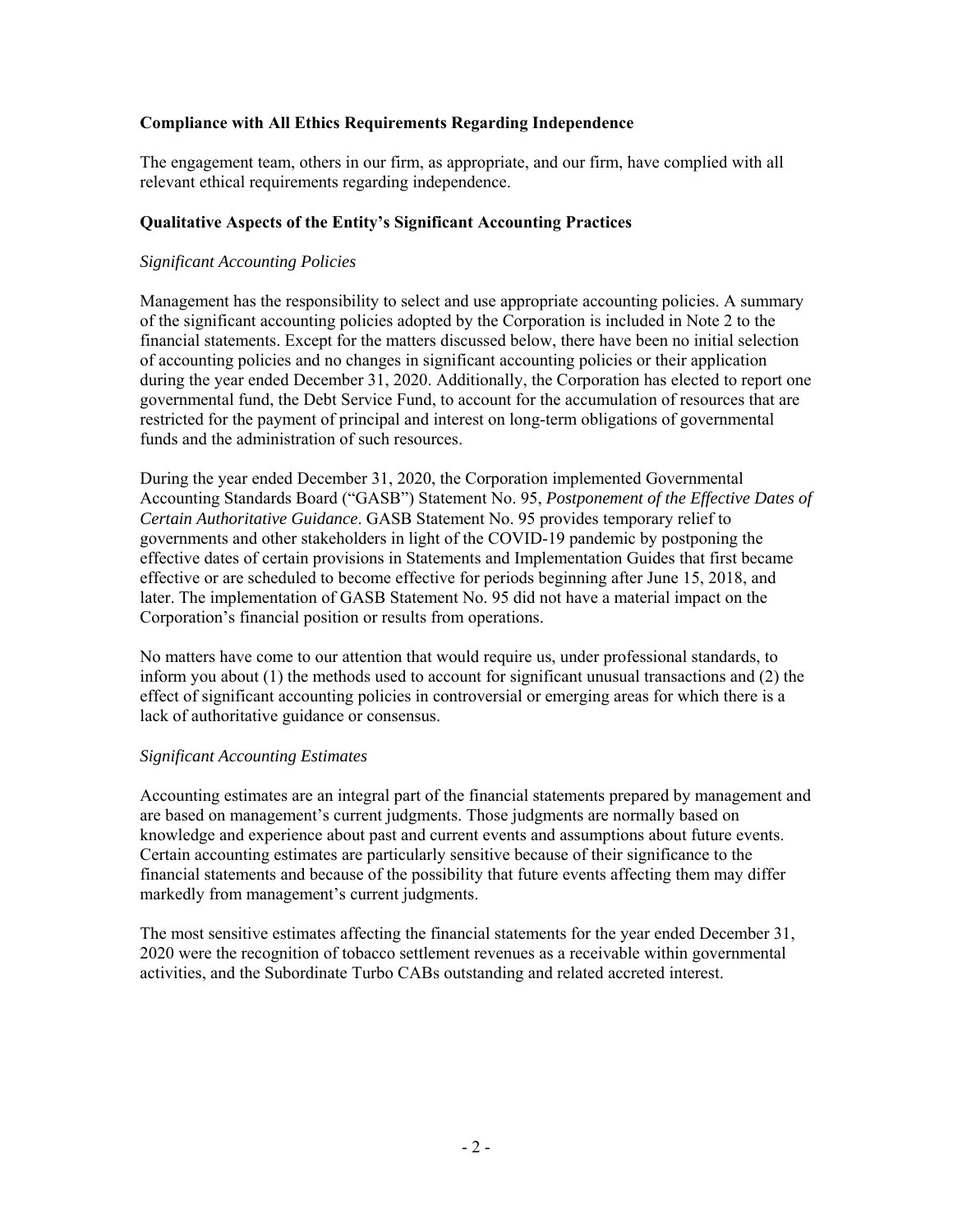Management's estimate of recognition of tobacco settlement revenues is based on a combination of recent trends and historical data of tobacco settlement revenue received by the Corporation. Management's estimate of Subordinate Turbo CABs outstanding and related interest is based on previous years' activity and work of a third party specialist. We evaluated the key factors and assumptions used to develop these estimates and determined that they are reasonable in relation to the basic financial statements taken as a whole and in relation to the applicable opinion units.

## **Significant Difficulties Encountered during the Audit**

We encountered no significant difficulties in dealing with management relating to the performance of the audit.

#### **Uncorrected and Corrected Misstatements**

For purposes of this communication, professional standards require us to accumulate all known and likely misstatements identified during the audit, other than those that we believe are trivial, and communicate them to the appropriate level of management. Further, professional standards require us to also communicate the effect of uncorrected misstatements related to prior periods on the relevant classes of transactions, account balances or disclosures, and the financial statements as a whole and each applicable opinion unit. Management has corrected all identified misstatements.

In addition, professional standards require us to communicate to you all material, corrected misstatements that were brought to the attention of management as a result of our audit procedures. No misstatements were identified by us as a result of our audit procedures that were considered material, either individually or in the aggregate, to the financial statements taken as a whole.

#### **Disagreements with Management**

For purposes of this letter, professional standards define a disagreement with management as a matter, whether or not resolved to our satisfaction, concerning a financial accounting, reporting, or auditing matter, which could be significant to the Corporation's financial statements or the auditor's report. No such disagreements arose during the course of the audit.

#### **Representations Requested from Management**

We have requested certain written representations from management, which are included in the attached letter dated March 16, 2021.

#### **Management's Consultations with Other Accountants**

In some cases, management may decide to consult with other accountants about auditing and accounting matters. Management informed us that, and to our knowledge, there were no consultations with other accountants regarding auditing and accounting matters.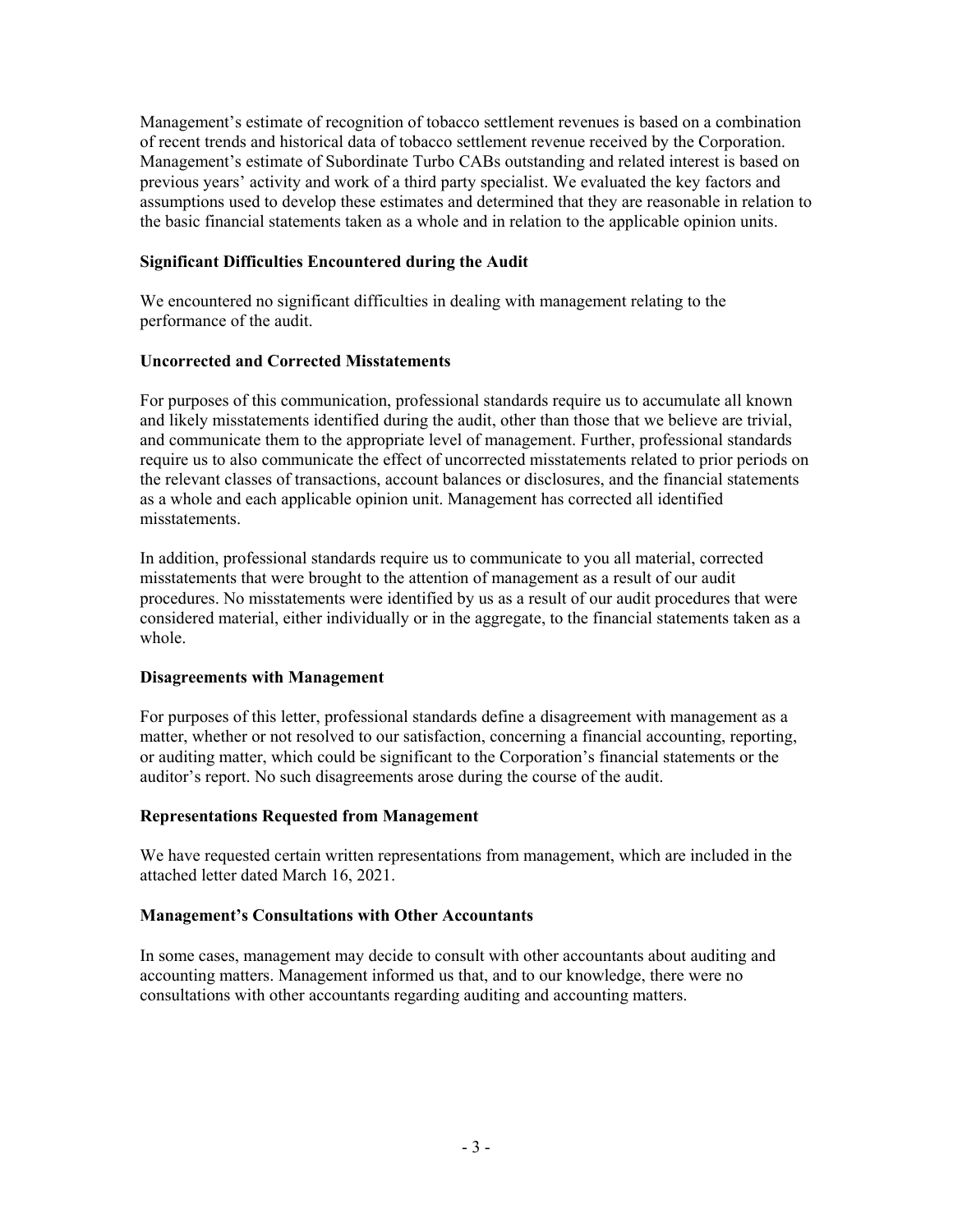#### **Other Significant Matters, Findings, or Issues**

In the normal course of our professional association with the Corporation, we generally discuss a variety of matters, including the application of accounting principles and auditing standards, operating and regulatory conditions affecting the entity, and operational plans and strategies that may affect the risks of material misstatement. None of the matters discussed resulted in a condition to our retention as the Corporation's auditors.

\*\*\*\*\*

This report is intended solely for the information and use of the Corporation's Board and management of the Corporation and is not intended to be and should not be used by anyone other than these specified parties.

Drescher & Malechi LLP

March 16, 2021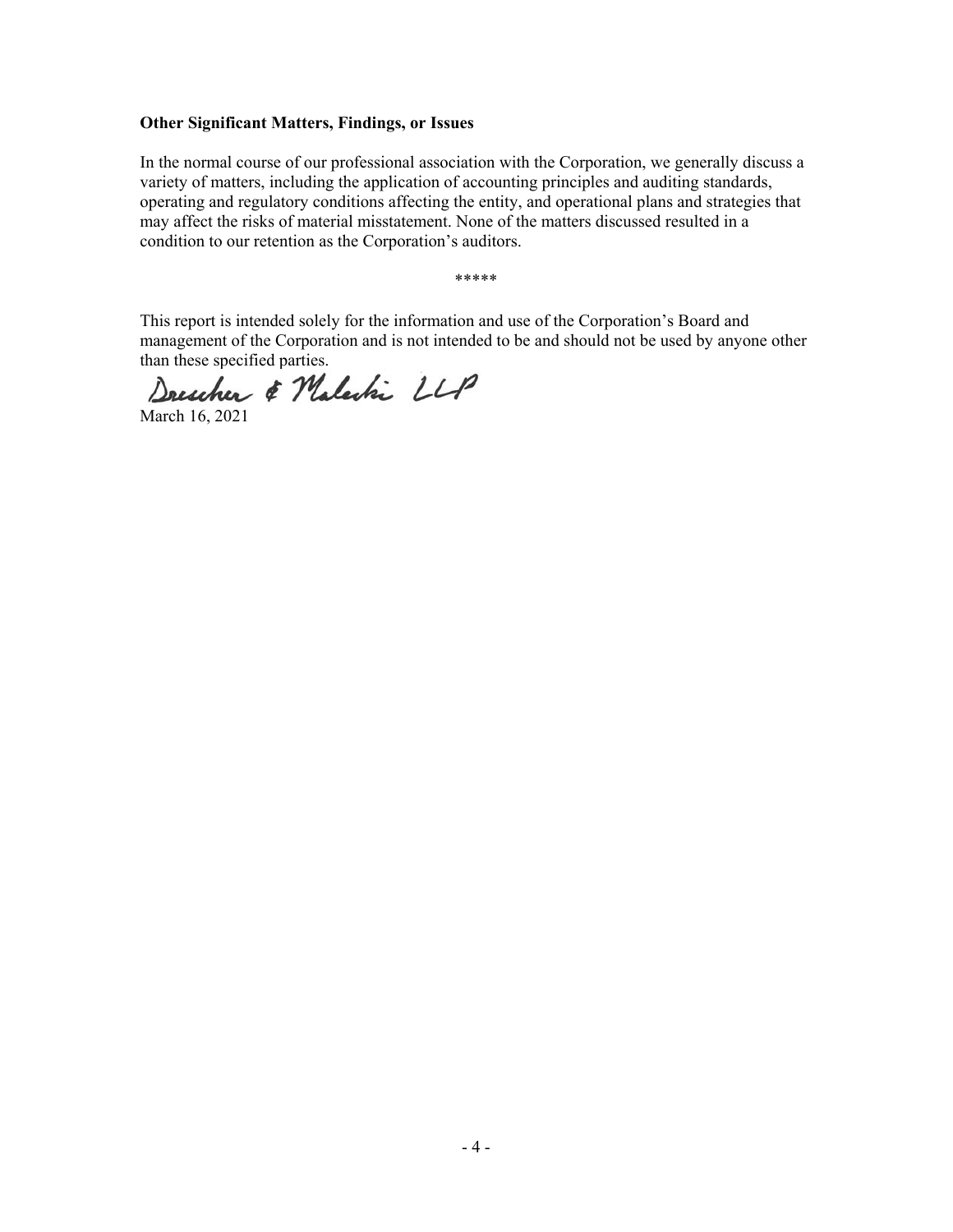# **ULSTER TOBACCO ASSET SECURITIZATION CORPORATION**

**PO Box 1800, 244 Fair Street, Kingston, New York 12402 Telephone (845) 340-3460 Fax (845) 340-3430** 



**Patrick K. Ryan Burton Gulnick, Jr. Burton Gulnick, Jr. Burton Gulnick, Jr. Burton Gulnick, Jr. President** Vice President/Treasurer/Secretary

March 16, 2021

Drescher & Malecki LLP 3083 William Street, Suite 5 Buffalo, New York 14227

This representation letter is provided in connection with your audit of the governmental activities and the major fund of the Ulster Tobacco Asset Securitization Corporation (the "Corporation"), a component unit of the County of Ulster, New York, as of December 31, 2020 and for the year then ended, and the related notes to the financial statements, for the purpose of expressing opinions as to whether the basic financial statements present fairly, in all material respects, the financial position and results of operations of the various opinion units of the Corporation in accordance with accounting principles generally accepted for governments in the United States of America ("U.S. GAAP").

Certain representations in this letter are described as being limited to matters that are material. Items are considered material, regardless of size, if they involve an omission or misstatement of accounting information that, in the light of surrounding circumstances, makes it probable that the judgment of a reasonable person relying on the information would be changed or influenced by the omission or misstatement.

We confirm that, to the best of our knowledge and belief, having made such inquiries as we considered necessary for the purpose of appropriately informing ourselves as of March 16, 2021:

# **Financial Statements**

- We have fulfilled our responsibilities, as set out in the terms of the audit engagement letter dated December 4, 2020, for the preparation and fair presentation of the financial statements of the various opinion units referred to above in accordance with U.S. GAAP.
- The financial statements referred to above have been fairly presented in accordance with U.S. GAAP and include all properly classified funds, required supplementary information and notes to the basic financial statements.
- We acknowledge our responsibility for the design, implementation, and maintenance of internal control relevant to the preparation and fair presentation of financial statements that are free from material misstatement, whether due to fraud or error.
- We acknowledge our responsibility for the design, implementation, and maintenance of internal control to prevent and detect fraud.
- We acknowledge our responsibility for compliance with the laws, regulations, and provisions of contracts and grant agreements.
- We have reviewed, approved, and taken responsibility for the financial statements and related notes.
- We have a process to track the status of audit findings and recommendations.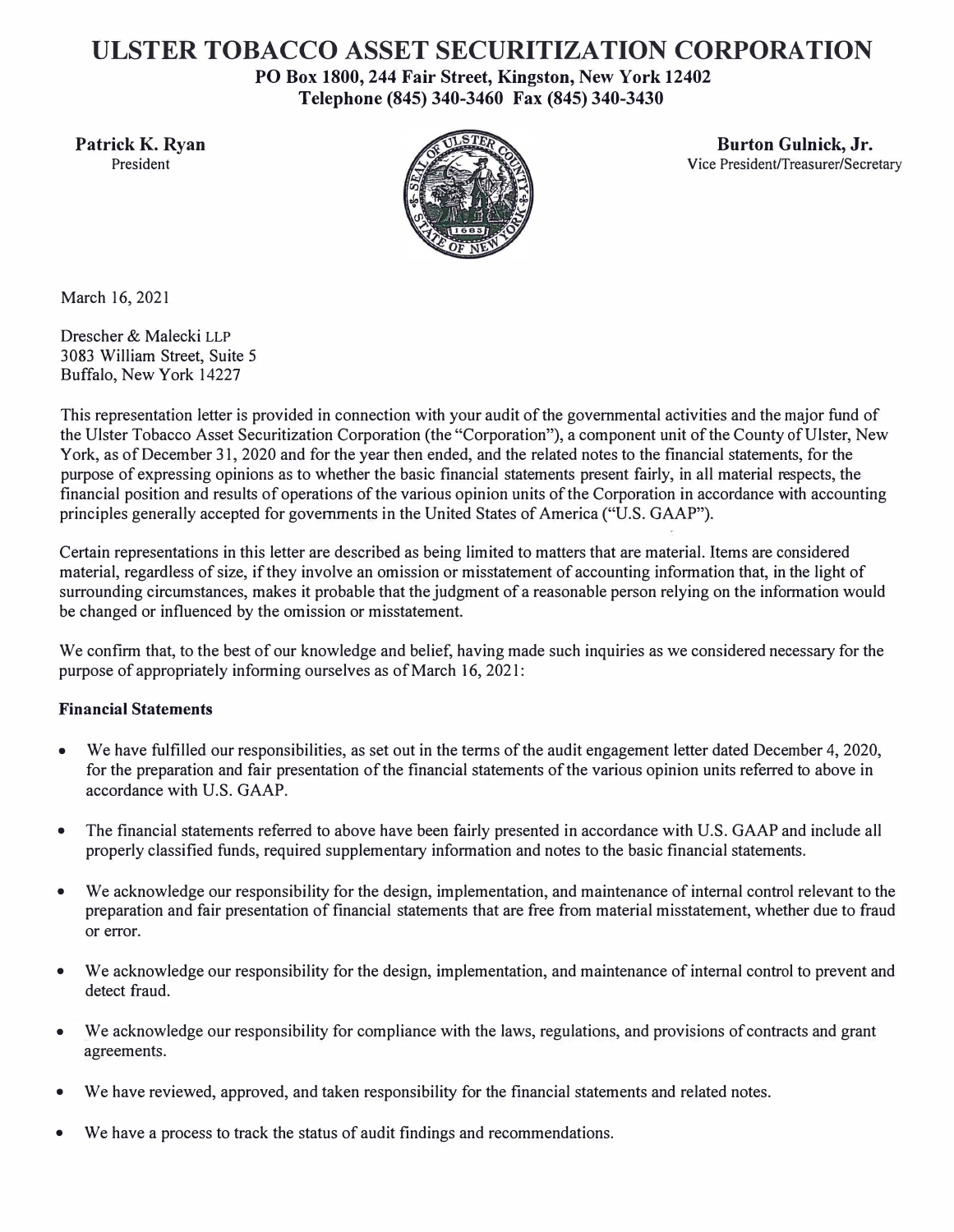- We have identified and communicated to you all previous audits, attestation engagements, and other studies related to the audit objectives and whether related recommendations have been implemented.
- Significant assumptions used by us in making accounting estimates, including those measured at fair value, are reasonable.
- Related party relationships and transactions have been appropriately accounted for and disclosed in accordance with the requirements of U.S. GAAP.
- All events subsequent to the date of the financial statements and for which U.S. GAAP requires adjustment or disclosure have been adjusted or disclosed.
- There are no identified material uncorrected misstatements.
- The effects of all known actual or possible litigation and claims have been accounted for and disclosed in accordance with U.S. GAAP.
- All funds and activities are properly classified.
- All funds that meet the quantitative criteria in GASB Statement No. 34, *Basic Financial Statements—and Management's Discussion and Analysis-for State and Local Governments,* GASB Statement No. 37, *Basic Financial Statements-and Management's Discussion and Analysis-for State and Local Governments: Omnibus* as amended, and GASB Statement No. 65, *Items Previously Reported as Assets and Liabilities,* for presentation as major are identified and presented as such and all other funds that are presented as major are considered important to financial statement users.
- All components of net position, nonspendable fund balance, and restricted, committed, assigned, and unassigned fund balance are properly classified and, if applicable, approved.
- Our policy regarding whether to first apply restricted or unrestricted resources when an expense/expenditure is incurred for purposes for which both restricted and unrestricted net position/fund balance are available is appropriately disclosed and net position/fund balance is properly recognized under the policy.
- All revenues within the statement of activities have been properly classified as program revenues, general revenues, contributions to term or permanent endowments, or contributions to permanent fund principal.
- All expenses have been properly classified in or allocated to functions and programs in the statement of activities, and allocations, if any, have been made on a reasonable basis.
- Deposit and investment risks have been properly and fully disclosed.

• All required supplementary information is measured and presented within the prescribed guidelines. **Information Provided** 

- We have provided you with:
	- Access to all information, of which we are aware that is relevant to the preparation and fair presentation of the financial statements of the various opinion units referred to above, such as records, documentation, meeting minutes, and other matters;
	- Additional information that you have requested from us for the purpose of the audit; and
	- Unrestricted access to persons within the entity from whom you determined it necessary to obtain audit evidence.
- All transactions have been recorded in the accounting records and are reflected in the financial statements.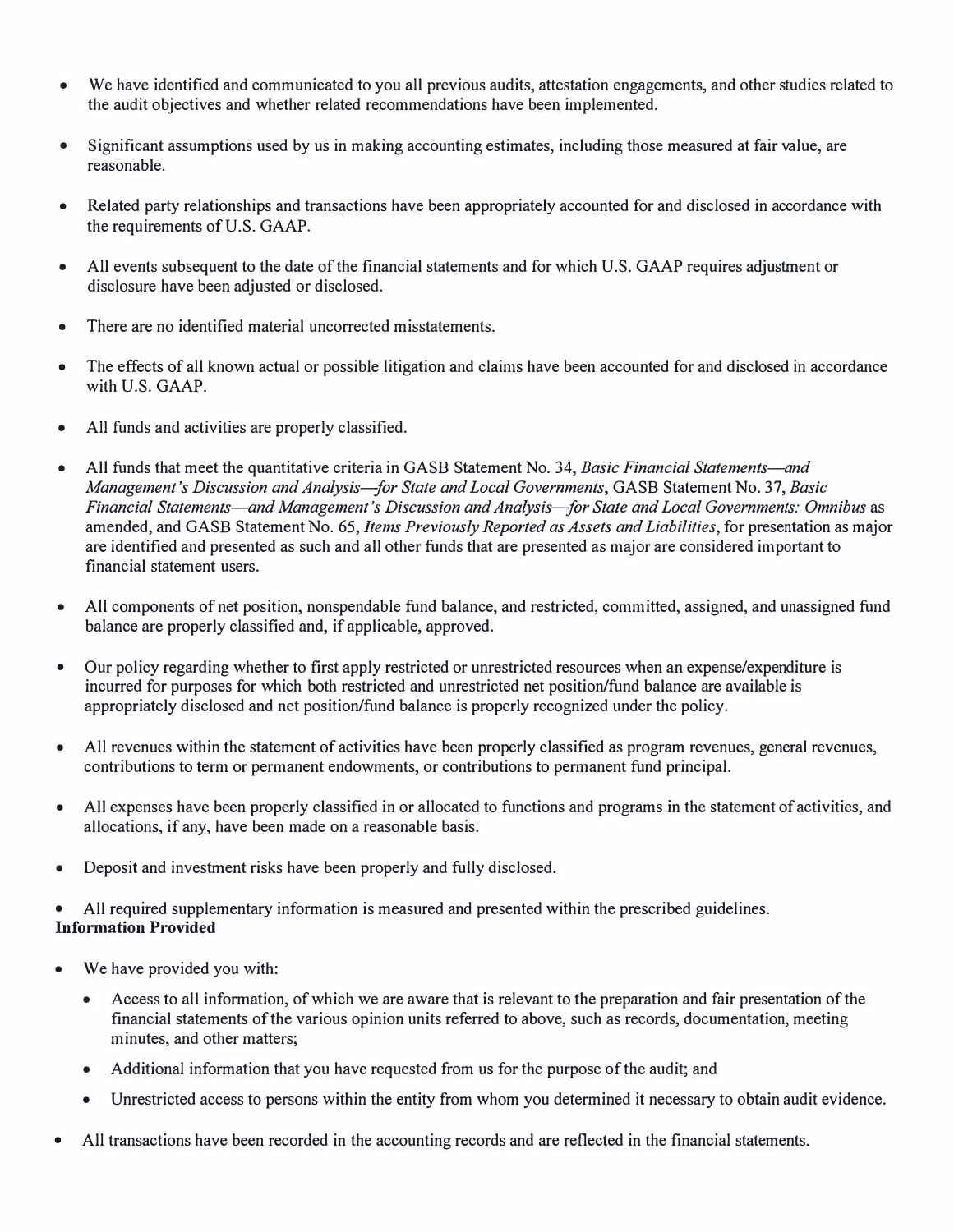- We have disclosed to you the results of our assessment of the risk that the financial statements may be materially misstated as a result of fraud.
- We have provided to you our analysis of the entity's ability to continue as a going concern, including significant conditions and events present, and if necessary, our analysis of management's plans, and our ability to achieve those plans.
- We have no knowledge of any fraud or suspected fraud that affects the entity and involves:
	- Management;
	- Employees who have significant roles in internal control; or
	- Others where the fraud could have a material effect on the financial statements.
- We have no knowledge of any allegations of fraud, or suspected fraud, affecting the entity's financial statements communicated by employees, former employees, vendors, regulators, or others.
- We are not aware of any pending or threatened litigation and claims whose effects should be considered when preparing the financial statements.
- We have disclosed to you the identity of the Corporation's related parties and all the related party relationships and transactions of which we are aware.
- There have been no communications from regulatory agencies concerning noncompliance with or deficiencies in accounting, internal control, or financial reporting practices.
- The Corporation has no plans or intentions that may materially affect the carrying value or classification of assets and liabilities.
- We have disclosed to you all guarantees, whether written or oral, under which the Corporation is contingently liable.
- We have disclosed to you all nonexchange financial guarantees, under which we are obligated and have declared liabilities and disclosed properly in accordance with GASB Statement No. 70, *Accounting and Financial Reporting for Nonexchange Financial Guarantees,* for those guarantees where it is more likely than not that the entity will make a payment on any guarantee.
- For nonexchange financial guarantees where we have declared liabilities, the amount of the liability recognized is the discounted present value of the best estimate of the future outflows expected to be incurred as a result of the guarantee. Where there was no best estimate but a range of estimated future outflows has been established, we have recognized the minimum amount within the range.
- We have disclosed to you all significant estimates and material concentrations known to management that are required to be disclosed in accordance with GASB Statement No. 62 ("GASB-62"), *Codification of Accounting and Financial Reporting Guidance Contained in Pre-November 30, 1989 FASB and AJCPA Pronouncements.* Significant estimates are estimates at the balance sheet date that could change materially within the next year. Concentrations refer to volumes of business, revenues, available sources of supply, or markets or geographic areas for which events could occur that would significantly disrupt normal finances within the next year.
- We have identified and disclosed to you the laws, regulations, and provisions of contracts and grant agreements that could have a direct and material effect on financial statement amounts, including legal and contractual provisions for reporting specific activities in separate funds.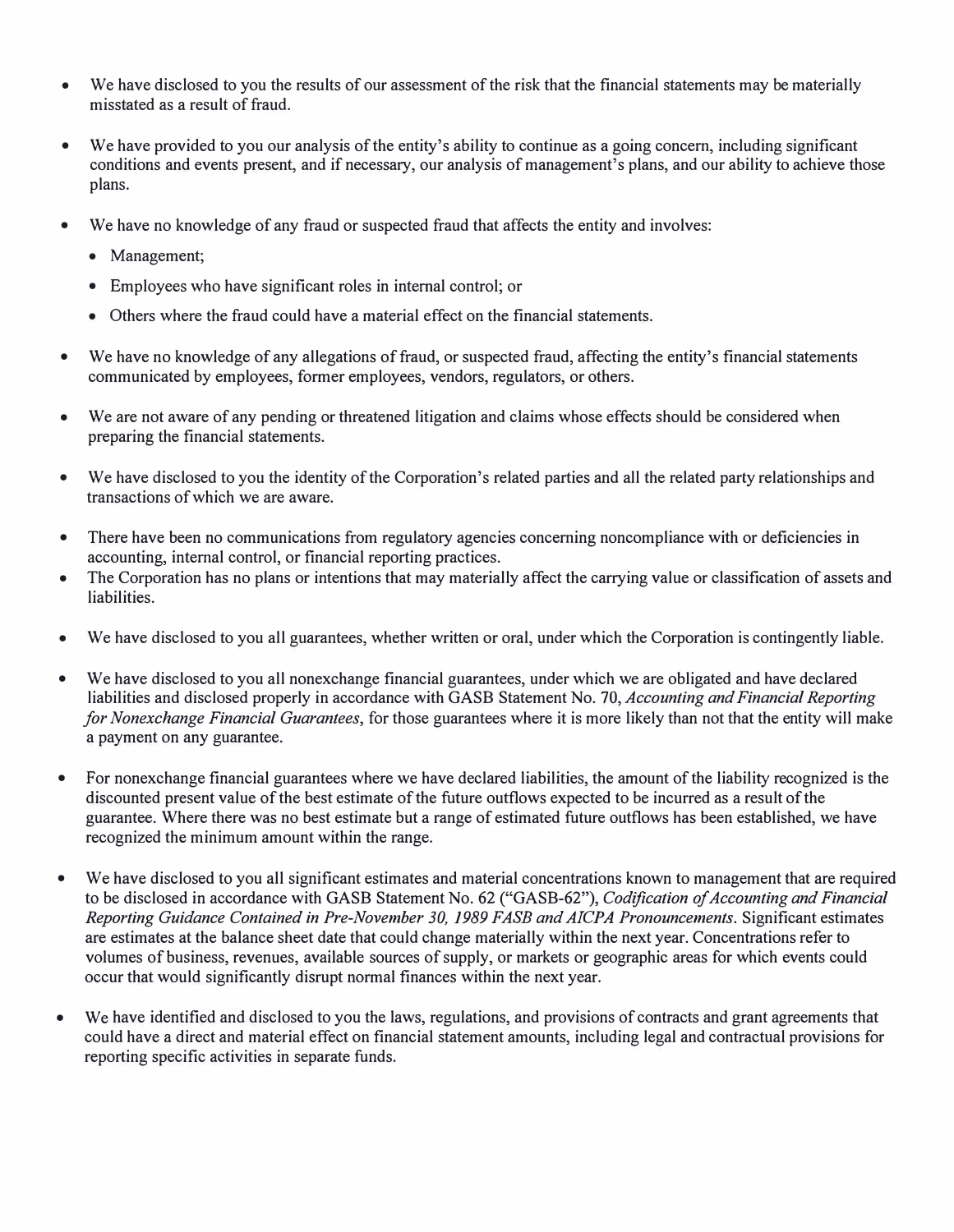- There are no:
	- Violations or possible violations of laws or regulations, or provisions of contracts or grant agreements whose effects should be considered for disclosure in the financial statements or as a basis for recording a loss contingency, including applicable budget laws and regulations.
	- Unasserted claims or assessments that our lawyer has advised are probable of assertion and must be disclosed in accordance with GASB-62.
	- Other liabilities or gain or loss contingencies that are required to be accrued or disclosed by GASB-62.
	- Continuing disclosure consent decree agreements or filings with the Securities and Exchange Commission and we have filed updates on a timely basis in accordance with the agreements (Rule 240,15(2-12)).
- The Corporation has satisfactory title to all owned assets, and there are no liens or encumbrances on such assets, nor has any asset been pledged as collateral.
- We have complied with all aspects of contractual agreements that would have a material effect on the financial statements in the event of noncompliance.

## **Required Supplementary Information**

With respect to the required supplementary information accompanying the financial statements including Management's Discussion and Analysis:

- We acknowledge our responsibility for the presentation of the required supplementary information in accordance with U.S. GAAP.
- We believe the required supplementary information, including its form and content, is measured and fairly presented in accordance with U.S. GAAP.
- The methods of measurement or presentation have not changed from those used in the prior period and the basis for our assumptions and interpretations, underlying those measurements or presentations, are reasonable and appropriate in the circumstances.

## **Other Specific Representations**

- We have not completed the process of evaluating the impact that will result from adopting GASB Statements No. 89, *Accounting for Interest Cost Incurred before the End of a Construction Period;* and No. 93, *Replacement of Interbank Offered Rates,* effective for the year ending December 31, 2021, No. 87, *Leases;* No. 91, *Conduit Debt Obligations;* No. 92, *Omnibus 2020;* and No. 97, *Certain Component Unit Criteria, and Accounting and Financial Reporting for Internal Revenue Code Section 457 Deferred Compensation Plans-an amendment ofGASB Statements No. 14 and No. 84, and a suppression of GASE Statement No. 32,* effective for the year ending December 31, 2022, and No. 94, *Public-Private and Public-Public Partnerships and Availability Payment Arrangements;* and No. 96, *Subscription-Based Information Technology Arrangements,* effective for the year ending December 31, 2023. The Corporation is, therefore, unable to disclose the impact that adopting GASB Statements No. 87, 89, 91, 92, 93, 94, 96, and 97 will have on its financial position and results of operations when such statements are adopted.
- The Corporation has elected to report one governmental fund, the Debt Service Fund, to account for the accumulation of resources that are restricted for the payment of principal and interest on long-term obligations of governmental funds and the administration of such resources.
- In preparing the financial statements in conformity with accounting principles generally accepted in the United States of America, management uses estimates. We are responsible for making the accounting estimates. The Corporation has disclosed in the financial statements all estimates where it is reasonably possible that the estimate will change in the near term and the effect of the change could be material to the financial statements.